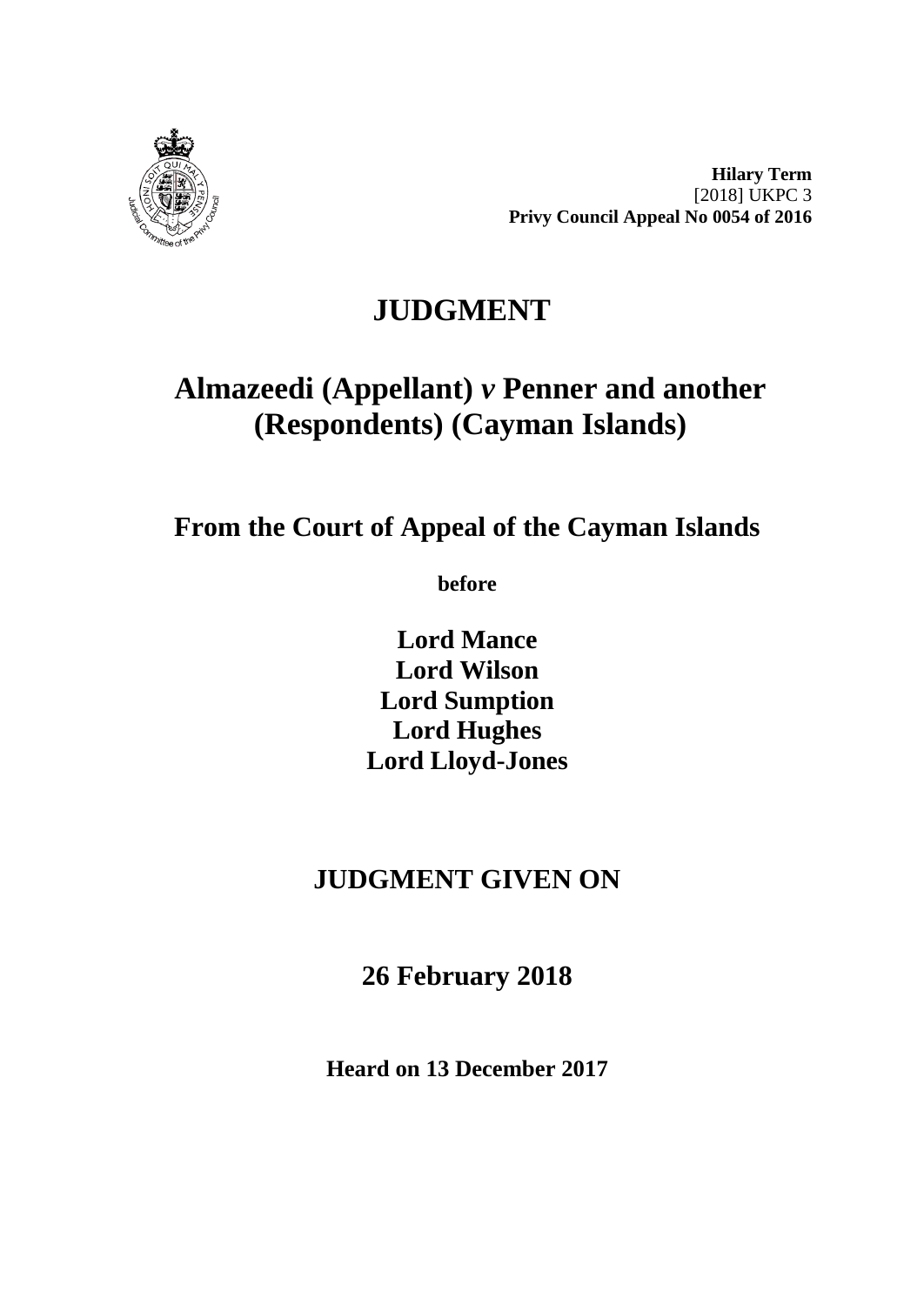(Instructed by Axiom Stone Solicitors )

*Appellant Respondents*<br>James Guthrie QC *Respondents Respondents Respondents* Francis Tregear QC Matthew Goucke (Instructed by Walkers and Edwin Coe LLP )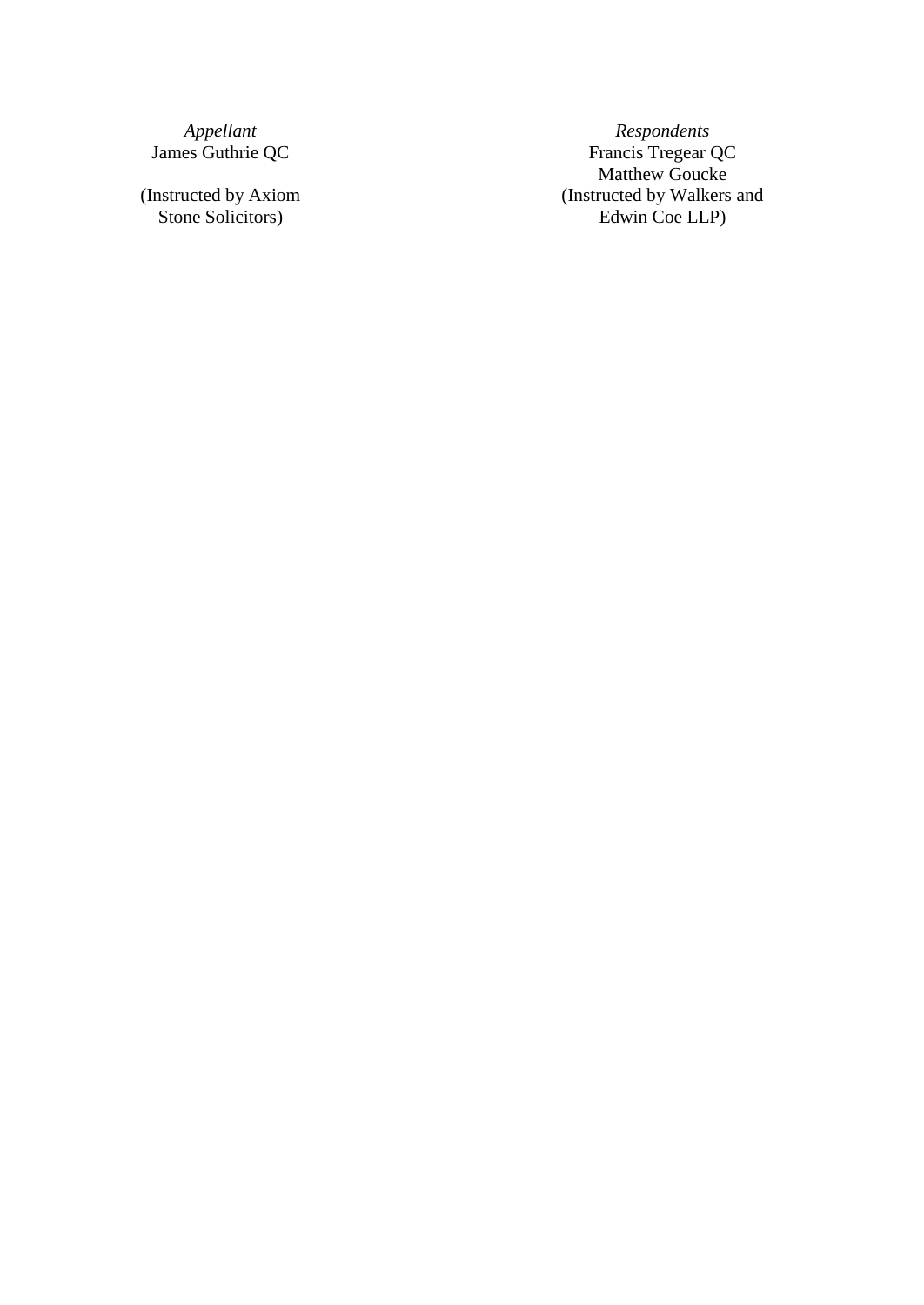### **LORD MANCE: (with whom Lord Wilson, Lord Hughes and Lord Lloyd-Jones agree)**

#### *Introduction*

1. This appeal concerns a challenge to the independence of a judge sitting in the Financial Services Division of the Grand Court of the Cayman Islands. The challenge is made solely on the ground of an alleged lack of independence due to "apparent bias", that is on the basis that the "fair-minded and informed observer, having considered the facts, would conclude that there was a real possibility that the tribunal was biased": *Porter v Magill* [2001] UKHL 67; [2002] 2 AC 357, para 103, quoted and applied recently in *Yiacoub v The Queen* [2014] UKPC 22; [2014] 1 WLR 2996, para 11. There is no suggestion of actual bias; but, as the Court of Appeal pointed out in the present case (para 61), if a judge of the utmost integrity lacks independence, "then there is a danger of the unconscious effect of that situation, which it is impossible to calibrate or evidence". The right of a litigant to an independent and impartial tribunal is "fundamental to his right to a fair trial": *Millar v Dickson* [2001] UKPC D4; [2002] 1 WLR 1615, para 52. The right to a fair trial is enshrined in article 7(1) of the Cayman Islands Constitution, set out in the Cayman Islands Constitution Order (2009), providing:

> "Everyone has the right to a fair and public hearing in the determination of his or her rights and obligations by an independent and impartial court within a reasonable time."

2. The circumstances in which the challenge arises are unusual. They arise from the modern development across the world of courts with an international element in their judiciary, designed to serve the business and financial community. The judge in the present case was Cresswell J, a distinguished former judge of the High Court of England and Wales from 1991 to 2007. Following his retirement from that position, he became in 2009 an additional judge of the Financial Services Division of the Grand Court, sitting ad hoc from time to time as required. The Division consisted of the Chief Justice and two other full-time judges, together with three additional judges sitting part-time, one of whom was Cresswell J. From a time late in 2011, he also became a Supplementary Judge of the Civil and Commercial Court, Qatar Financial Centre, though he was not sworn in there until 8 May 2012. Again, it appears that this could only have involved him in sitting ad hoc, and he does not in fact appear ever to have done so or to have received any remuneration.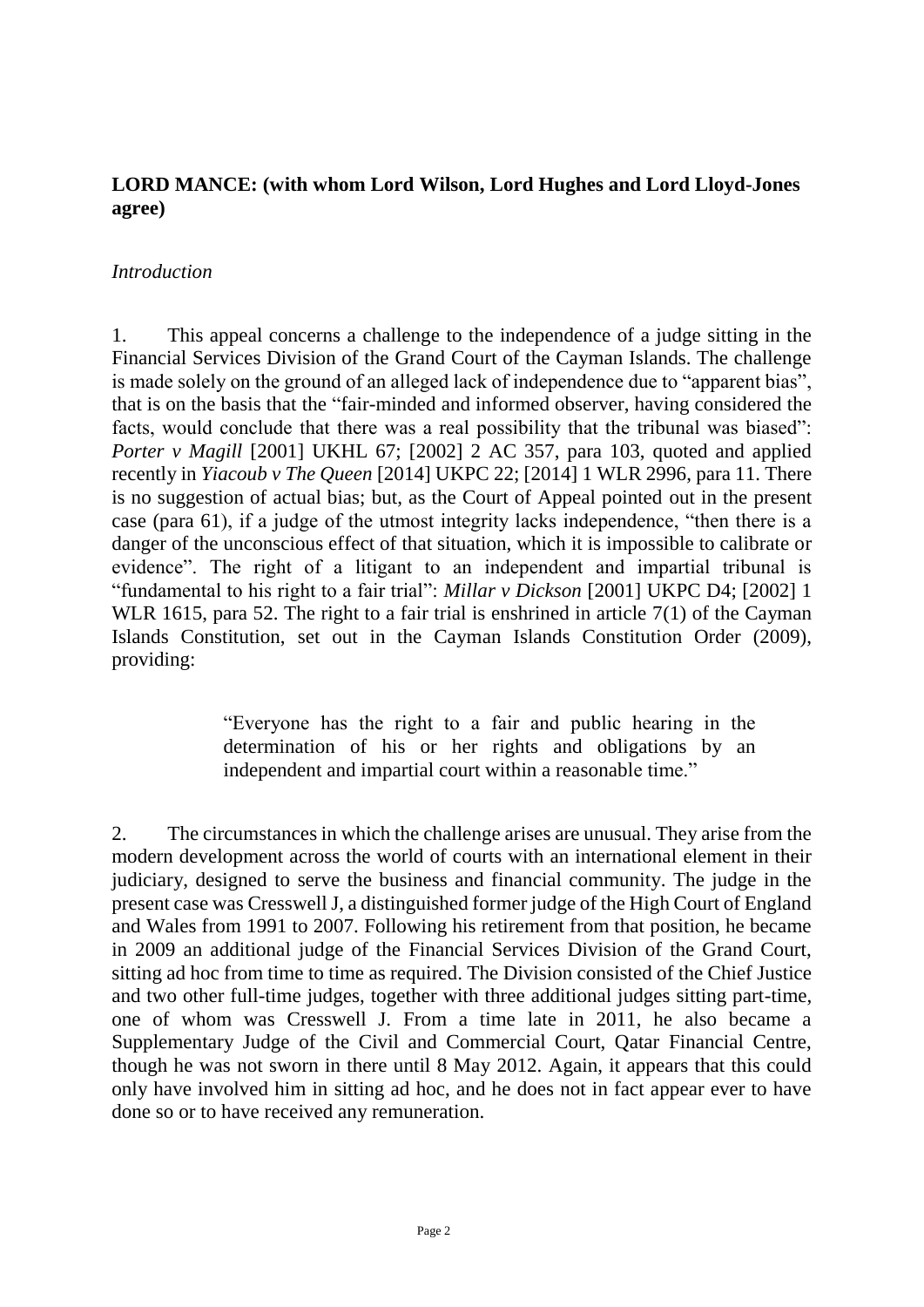3. Between November 2011 and September 2014, Cresswell J was the judge assigned with the conduct of a winding-up petition and associated applications and thereafter with the winding-up of BTU Power Company ("BTU"). The entire economic interest in BTU was held by its preference shareholders who were in the main Qatari interests with strong state connections, and to a minor extent Dubai Islamic Bank. The present case involves a challenge to all aspects of Cresswell J's activity. The challenge is made having regard to Cresswell J's position as a judge in Qatar and to the involvement in the proceedings before him of these Qatari interests and of Qatari personalities representing or interested in them (particularly a Mr Al-Emadi, but also, as is now stressed, his father-in-law H E Youssef Hussain Kamal ("Mr Kamal")).

4. The Court of Appeal (Mottley, Rix and Newman JJA) rejected the challenge as regards the period up to 26 June 2013, but accepted it as regards the period thereafter. It identified 26 June 2013 as a critical date, because that was the date when Mr Al-Emadi became Minister of Finance of Qatar and acquired a direct responsibility relating to judicial appointments in the Qatar Civil and Commercial Court. The appellant, Mr Almazeedi, appeals on the basis that the Court of Appeal should have found that Cresswell J lacked the requisite independence from the outset of his involvement in December 2011, while the respondents, the joint official liquidators of BTU ("the JOLs") cross-appeal on the basis that the Court of Appeal was wrong to find that he lacked such independence from 26 June 2013.

#### *The circumstances in greater detail*

5. BTU was formed to raise substantial sums from institutional investors for specific investments in power projects in the Middle East and North Africa. Its preference shareholders, holding the effective economic interest in BTU, were the Qatar Investment Authority ("QIA"), the Supreme Council for Economic Affairs and Investment of Qatar ("SCEAI"), the Qatar Foundation Fund, the Qatar National Bank ("QNB"), which held 7% of BTU's preference shares, Broog Trading Company (the Emir of Qatar's investment vehicle) and the Dubai Islamic Bank. QIA is state-owned and owns 50% of QNB. The chief executive officer of QNB was, from some date in 2006, Mr Al-Emadi. QNB's chairman was Mr Al-Emadi's father-in-law, Mr Kamal. Mr Kamal was also Minister of Finance of Qatar until 26 June 2013, when Mr Al-Emadi succeeded him both in that position and, it appears, as chairman of QNB.

6. BTU was managed by BTU Power Management Company ("the Manager"), of which the appellant, Mr Almazeedi, was the controlling shareholder. At the outset, the appellant and a Mr Hayat were directors of BTU and the Manager. Mr Hayat also had what the appellant has alleged was an undisclosed interest in Evolvence Capital ("Evolvence"), placement agents engaged by BTU to find investors who would become preference shareholders in BTU. By April 2006 BTU and the appellant on the one hand and Mr Hayat on the other were in dispute with regard to Evolvence's activities. As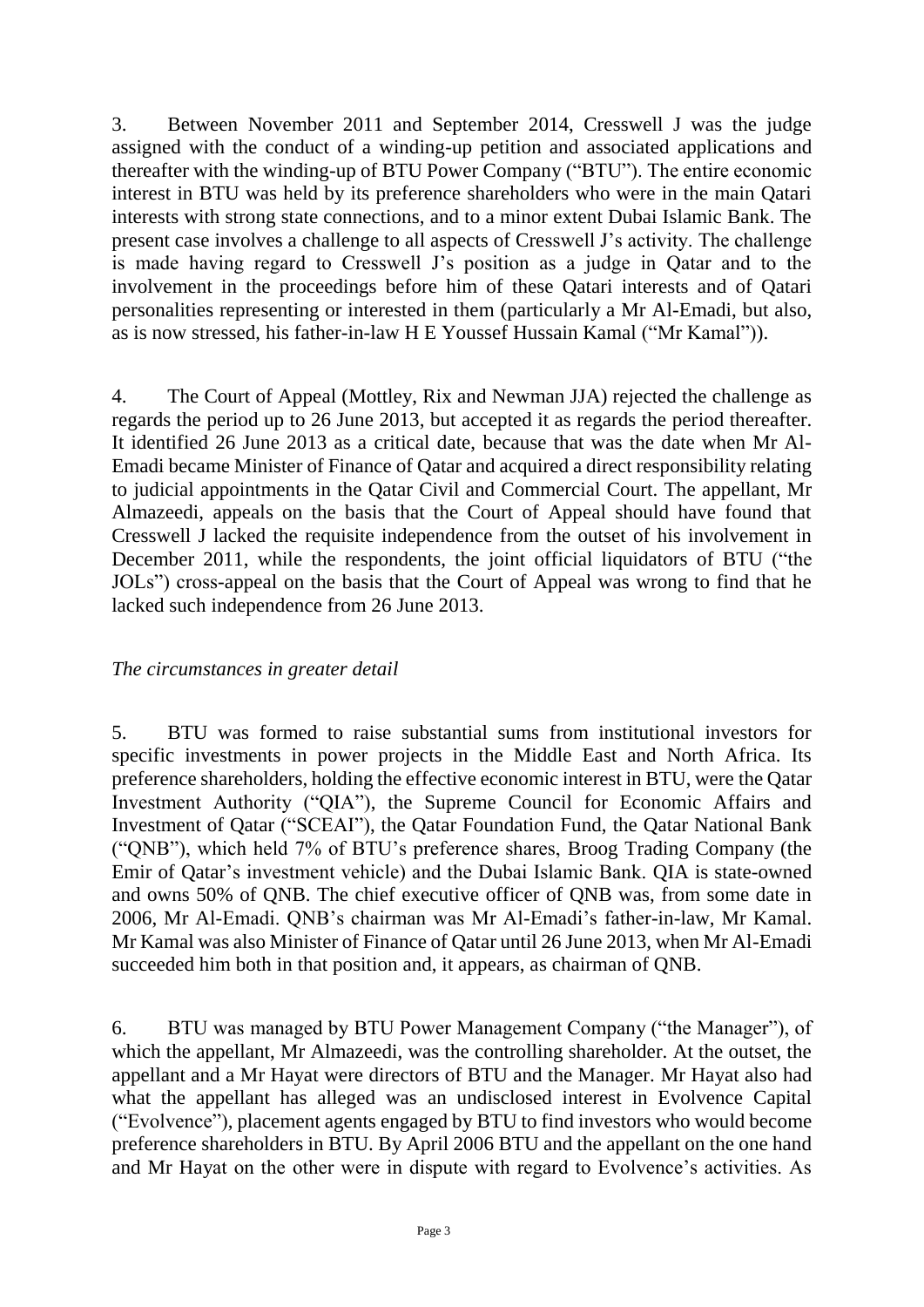from 2007 the appellant was the sole director of both BTU and the Manager, and in or about September 2007 he commenced litigation against Mr Hayat in the Grand Court. In March 2008, Mr Hayat countered with proceedings against BTU, the appellant and the appellant's wife in the United States, alleging self-dealing, mismanagement and misfeasance. The Grand Court proceedings included the allegation that Mr Hayat had an undisclosed interest in Evolvence and had unlawfully diverted placement fees to executives of QIA and QNB. The litigation drew the attention of Mr Al-Emadi, who, according to the appellant's first affidavit in these proceedings dated 30 October 2014 (para 8), was a business partner of Mr Al Muhairy, CEO of Evolvence. On 12 November 2007, again according to the appellant's evidence, Mr Al-Emadi personally threatened the appellant and demanded that he withdraw the proceedings against Mr Hayat. At about the same time, QNB and QIA sought an exit from their investment in BTU.

7. On 17 October 2009 the appellant wrote a letter to all members of the board of directors of QNB, headed by Mr Kamal, recounting and complaining strongly about Mr Al-Emadi's conduct, including his support for Mr Hayat, which the appellant saw as motivated by personal ties, rather than by any interests of QNB. The letter made a number of serious and quite specific complaints against Mr Al-Emadi. It concluded by asking the board "to assign a new team, free of the influence of Mr Al-Emadi, to interface with my firm". The response, put before the Board though it was not before the Court of Appeal, was a blunt letter of blanket rejection dated 5 November 2009, signed by Mr Kamal as chairman, stating:

> "The Board was extremely surprised and disappointed to have received your letter, which makes a number of serious and potentially defamatory allegations against officers of QNB.

> While QNB, of course, takes any genuine complaint seriously, it cannot meaningfully respond to unsubstantiated allegations of this nature, and it does not propose to do so."

The letter went on to urge the appellant to focus on finding a mutually agreeable exit for QNB, and concluded by reserving its "right to take any legal action required to protect its reputation and interests in relation to any wrongful allegations made against it and its officers".

8. On 11 November 2011, a preference shareholders' petition was presented to the Grand Court for the winding-up of BTU on just and equitable grounds. The petition was presented by QIA and SCEAI for themselves and the Qatar Foundation Fund, and was supported by all the other preference shareholders. The petition was supported by a very lengthy affidavit from Mr Longmate, QIA's senior legal adviser. This made numerous and serious allegations of misconduct against the appellant, terminating in a conclusion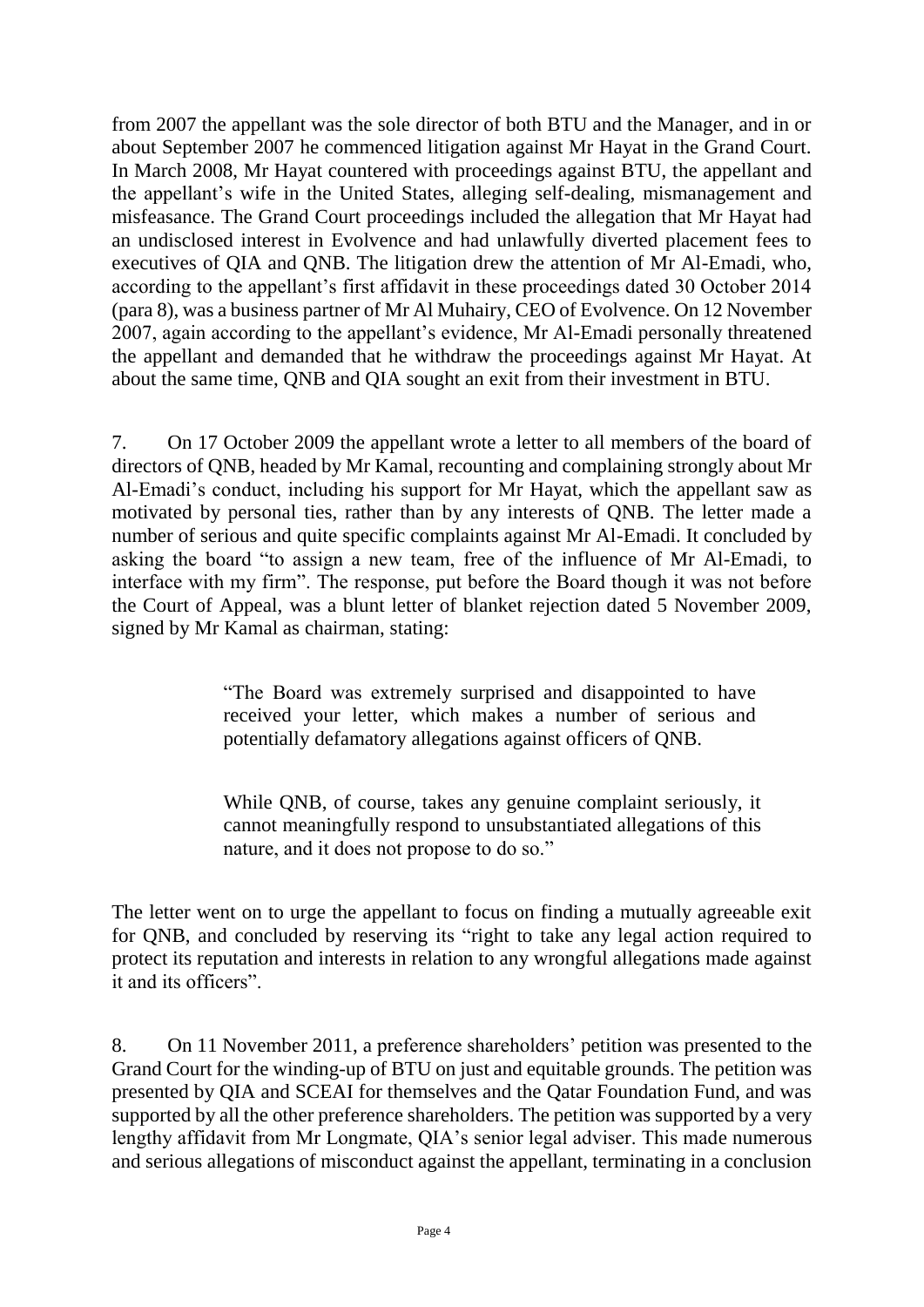that the Manager and he had so "oppressed, disregarded and/or undermined" the rights and interests of the preference shareholders that "it would be wholly unjust and inequitable for them to be forced to remain as members" of BTU or to be forcibly redeemed on terms which had apparently been offered (para 82). The matters relied on included the outstanding litigation with Mr Hayat in the Grand Court and the United States, which Mr Longmate relied on as giving rise to "serious concerns about the probity of management of the Company and the status of its investments" (para 37), as well as a proposed asset swap between BTU and a Japanese company, Marubeni Corporation, for which it was alleged that the appellant had never sought approval and which it was alleged that he had only disclosed after executing an agreement with Marubeni in or about February 2011.

9. In response, the appellant contended that BTU's best interests lay in an asset swap transaction, and on 1 December 2011 he applied to the Grand Court to validate that transaction, and resist liquidation. Mr Longmate and the appellant exchanged affidavits in respect of their differing positions.

10. The handling of these matters was allocated by the Chief Justice to Cresswell J. They first came before him on 8 December 2011, when he allowed an application to amend the preference shareholders' petition, and an application by BTU to amend the validation application. By order of the same date, he required BTU to obtain a report from Deloitte & Touche in respect of the proposed asset-swap. The report dated 19 December 2011 was unfavourable to the proposal, and, after further exchanges of affidavits, the judge on 22 December 2011 made an order refusing the proposed validation order "on the material before the court", and directing that any further validation application be reserved to him and be made on seven days' notice to the petitioners and the Dubai Islamic Bank.

11. In his fifth and sixth affidavits sworn 25 January 2012 the appellant responded further to the allegations against him. The latter affidavit exhibited the letter dated 17 October 2009, to which the Board has referred in para 7 above, complaining about Mr Al-Emadi's conduct as QNB's chief executive officer and a further letter dated 21 March 2011 sent to the board of "Qatar Holding", complaining about further alleged misconduct and conflicts of interest by QIA and QNB towards BTU and its managers, including alleged threats and harassment by QIA's and QNB's executives during visits to Doha. The affidavit also alleged that the petitioner QIA had engaged in intimidation tactics, including "a bizarre and very lengthy one-way exchange" on a flight to Miami immediately after the hearing on 8 December 2011 when there was a threat by Mr Longmate "in full view of fellow passengers to retaliate against me and the Company's lawyers for daring to stand up against the state of Qatar". Before the winding-up petition was heard and determined, the judge was therefore made aware of various aspects in dispute between the appellant and QIA and its 50% subsidiary QNB, of which Mr Al-Emadi was chief executive officer, and that the dispute was seen by QIA's legal adviser as being with the state of Qatar.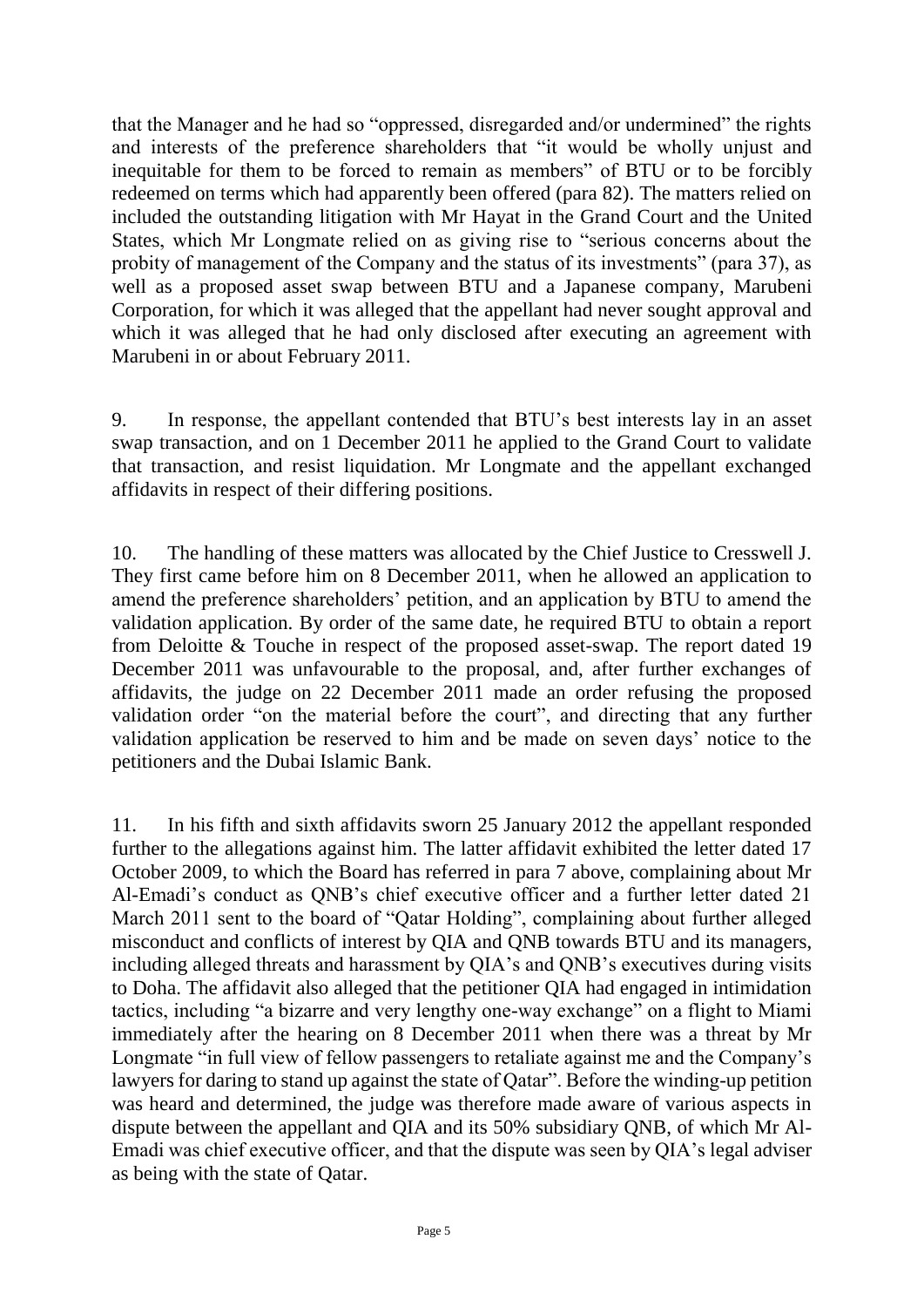12. In the sixth affidavit, the appellant also conceded that, since all of those with an economic interest in BTU had requested winding-up, BTU would consent to this, although it was not in his view in BTU's best interests. On this basis, after hearing counsel for BTU as well as for the appellant, the judge on 26 January 2012 indicated that he would make a winding-up order on just and equitable grounds, with the consent of all the parties. On 20 February 2012 he issued a ten-page judgment explaining the position. In it, he stated that the reasons for the order "should be limited to BTU's decision not to oppose the liquidation, because of the unanimous support for this by the preference shareholders, and the Company". He noted counsel for BTU's submission that BTU could not simply consent, because what was being invoked was a class remedy, but said that "in circumstances where the whole of the relevant class (ie 100% of the preference shareholders) support the winding-up order and where the windingup order is not opposed by the Company (or any other potentially interested party), it follows that it is just and equitable to wind-up the Company". He added that it was accepted that "the relationship between the preference shareholders and the Company, Mr Almazeedi and BTU Management Company has irretrievably broken down", and that BTU did not oppose the petition, notwithstanding its "strong views that this should not happen". He said that "these areas of common ground are a sufficient basis and a proper basis, on which to make a winding-up order". He added that the allegations against the appellant were untested and denied, and that there was no need to address them and that the court had not done so.

13. By the winding-up order dated 26 January 2012, the respondents, partners in Deloitte & Touche, were appointed as the JOLs. The winding-up was to be for the purposes of a fully solvent restructuring or reorganisation, and this to include the investigation by the JOLs of the claims made in the petition against the appellant, and if so advised the bringing of appropriate actions in BTU's name against him and/or the Manager. Pursuant to an ex parte order made by the judge on 7 May 2013, the appellant was examined orally on 1 and 2 August 2013 in Massachusetts.

14. Thereafter, the judge continued to preside over the winding-up proceedings until September 2014, in which year he also retired from the Grand Cayman bench. Proofs of debt were lodged by the appellant on behalf of himself, the Manager and BTU Steag O & M Services Ltd and later Qgen Industries Ltd ("Qgen"), totalling by February 2013 in excess of US\$41m. They were rejected by the JOLs. At a case management conference held by the court on its own initiative on 1 October 2013, the judge gave directions for the hearing of appeals lodged against the rejection. By 15 January 2014, the first day of hearing, the proofs of debt had been withdrawn, in the case of the Manager and Qgen, because they had been struck off the register, so that only the appellant's personal proof of debt in the amount of US\$672,000 remained. That was dismissed by the judge on 7 February 2014, by reference to his construction of the indemnity clause in BTU's articles of association on which the appellant was relying, and indemnity costs were ordered against the appellant from 5 November 2013, assessed by default at US\$286,995 on 9 May 2014. On 25 June 2014 the judge made an order for security for costs against BTU Industries Holdings (USA) Inc ("BTU Inc") in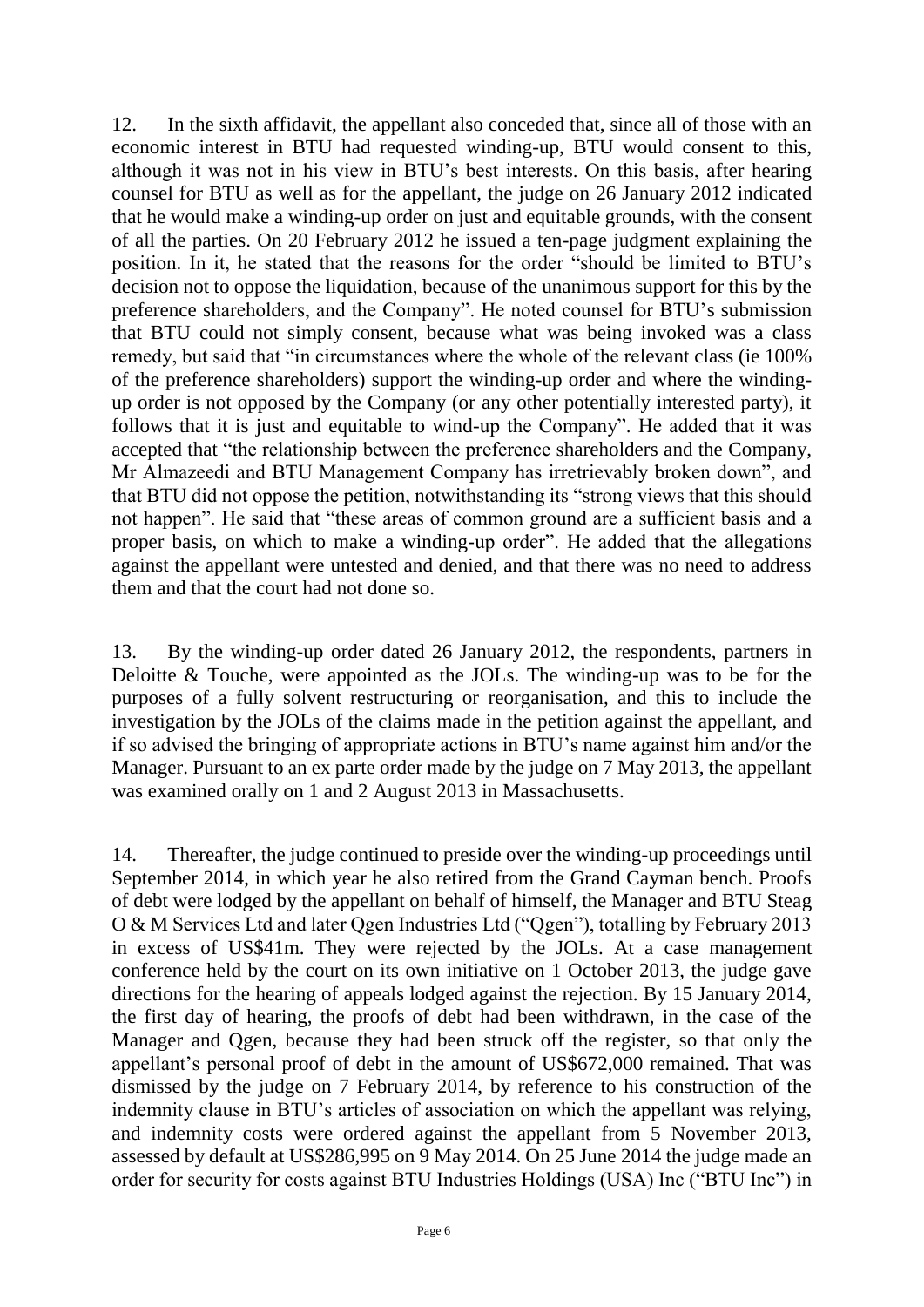respect of its appeal against the JOLs' rejection of a proof of debt which it had lodged, and on 10 September 2014 he made his last order in the litigation dismissing BTU Inc's appeal for failure to provide such security.

15. On 19 June 2014 the appellant had written a letter to the judge to explain that he could not to afford to continue to defend the JOLs' claim against him or to pursue his own claims. In attempting to arrange for its delivery, he had discovered the judge's concurrent appointment as a judge of the Qatar Civil and Commercial Court. After taking legal advice, he applied on 5 November 2014 to the Grand Court to set aside the order dated 10 September 2014 and to the Court of Appeal by way of appeal against all the orders made by the judge.

# *The Court of Appeal's judgment*

16. Rix JA, giving a judgment with which the other members of the Court of Appeal agreed, noted that, at the time of the judge's initial involvement, he had been appointed to the Qatar court, but not yet sworn in. He referred to the provisions of Schedule 6 to Qatar Law No 7 of 2005 as amended, which provides that the court "shall consist of a chairman and a sufficient number of members", and that (at para 25):

> "4. The chairman and members shall be appointed for a fiveyears renewable term. A decision of The Council of Ministers, upon the proposal of the Minister, shall determine the terms and conditions of their appointment and remuneration.

> 5. The chairman and members … shall enjoy due independence and impartiality in performing their duties and neither the state, The Council of Ministers, The Chairman, The QFC Authority, The Regulatory Authority nor any other person may intervene in the course of their decisions.

> 6. The chairman and any member … may be removed by a decision of The Council of Ministers if

…

(c) He is convicted of a criminal offence or The Council of Ministers is satisfied that he has been guilty of a serious misconduct which, in either case, The Council of Ministers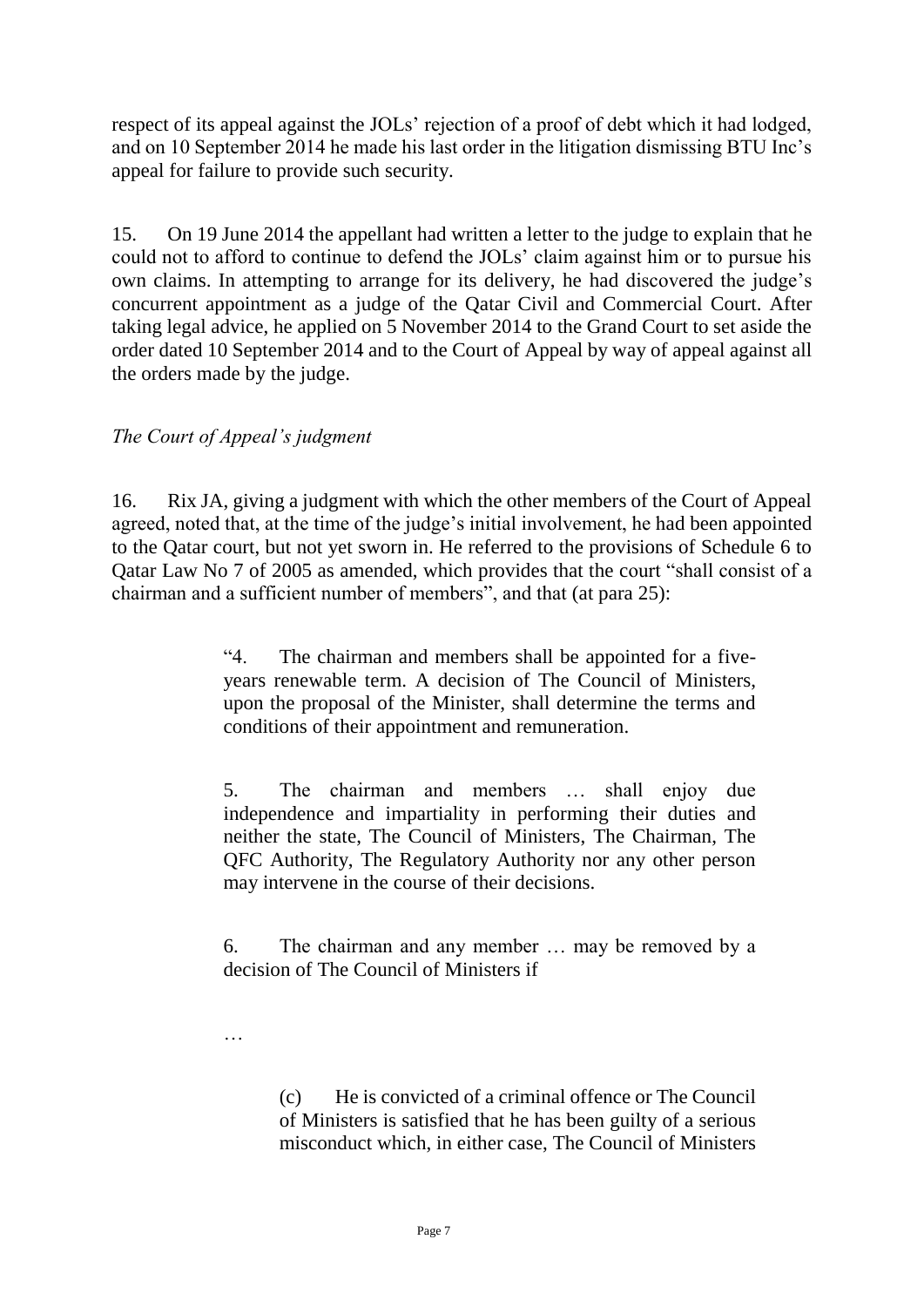considers to be of a nature which warrants his removal from office."

The Board understands it to be common ground that the Minister referred to in para 4 is the Minister of Finance, who also serves as Chairman of The Council of Ministers.

17. As to this, the Court of Appeal observed at para 82:

"It is true that the provisions of Qatari law governing the judges of the [court] relating to the appointment and removal of the court's judges are more opaque and less protective of judges than apply in the case of common law jurisdictions such as the Cayman Islands and England. Nevertheless, it seems to us that in the spectrum of situations which can range from the position of a junior judge such as the temporary sheriff in *Millar v Dickson* to the role of the senior judge in *Prince Jefri Bolkiah v State of Brunei Darussalam (No 3)*  [2007] UKPC 62; [2008] 2 LRC 196, this case lies much closer to the latter than to the former."

18. The court then pointed out at para 83 that, Cresswell J was, like the Chief Justice in *Prince Jefri* a distinguished judge, retired from the original jurisdiction where he had sat, and approaching the end of his judicial career, that it would be unthinkable that he would break his judicial oath and jeopardise his reputation to curry favour in Qatar, and that the interest of the Sultan of Brunei in the *Prince Jefri* case was much greater than any possible interest of the Qatari Government in the prosperity of BTU. The court went on (para 84) to express the view that the case in *Prince Jefri* was put higher than in the present case, since there was no suggestion there that Cresswell J would break his oath or the Emir pervert the justice of Qatar, and the only suggestion in the case before it was of the risk of "the insidious and unconscious working of bias due to an insufficient lack of independence".

19. The references to breaking the judicial oath and intervention by the Emir were no doubt made with the passage in mind in para 17 of Lord Bingham's judgment in *Prince Jefri*, where he said (para 21) that the fair-minded and informed observer:

> "would dismiss as fanciful the notion that such a judge [ie a judge such as the Chief Justice] would beak his judicial oath and jeopardise his reputation in order to curry favour with the Sultan and secure a relatively brief extension of his contract, or to avoid a reduction of his salary which has never (so far as the Board is aware) been made in the case of any Brunei judge at any time. The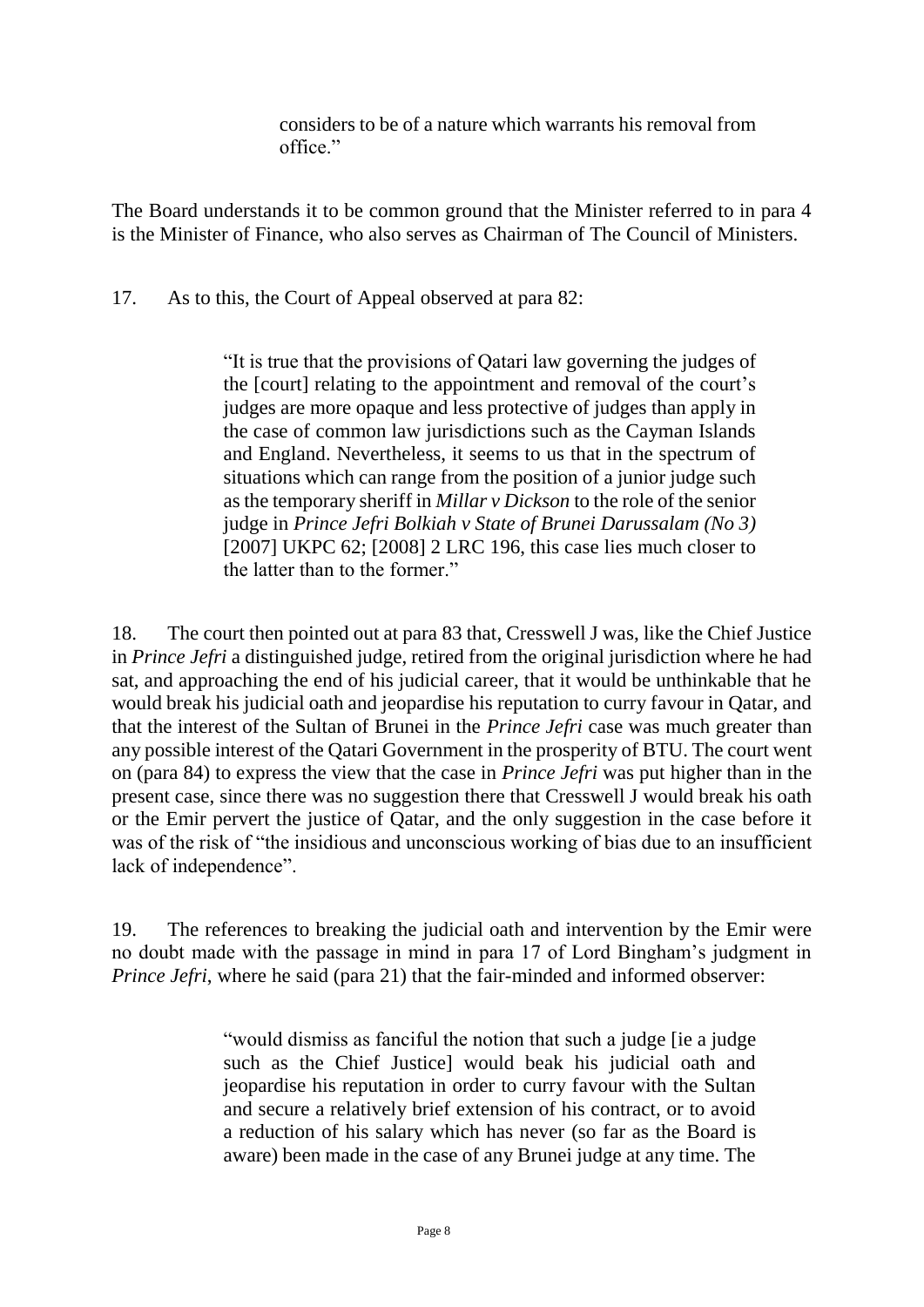Chief Justice must be seen as a man for whom all ambition was spent, save that of retiring with the highest judicial reputation."

It is true, as the Court of Appeal observed, that this passage appears to focus on the risk of conscious, rather than unconscious bias, and that the fair-minded and informed observer would also consider the risk of the latter in the present context. However, Lord Bingham had already addressed unconscious bias in an earlier passage (para 18), where he said (quoting from the Court of Appeal of Brunei):

> "As to a possible predisposition of the judge in His Majesty's favour, we think the observer would take the view earlier expressed by this court that 'judicial experience, by its nature, conditions the mind to independence of thought and impartiality of decision'. He would know that any judge appointed to the High Court would not be lacking in experience. We see no room for unconscious predisposition."

The Board does not take this passage to mean that the fair-minded and informed observer would discount the risk of unconscious bias in all situations, and the present case does differ from *Prince Jefri* in at least one respect that the Court of Appeal did not mention. That is, that in *Prince Jefri* the matters complained of were institutional and public and affected judges generally in Brunei, whereas in the present case the complaint is that the judge had an undisclosed involvement in Qatar of which no-one else engaged in the proceedings was aware before mid-2014, by when his judicial activity in the Grand Court proceedings was almost over.

20. The Board was also referred to and is mindful of the elucidation of the characteristics of the fair-minded and informed observer by Lord Hope in *Helow v Secretary of State for the Home Department* [2008] UKHL 62; [2008] 1 WLR 2416. She or he is a person who reserves judgment until both sides of any argument are apparent, who is not unduly sensitive or suspicious, and who is not to be confused with the person raising the complaint of apparent bias. The last is an important point in a case like the present where the appellant has made some allegations which on any view appear extreme and improbable. She or he is not, on the other hand complacent, knows that justice must not only be, but must be seen to be, unbiased and knows that judges, like anybody else, have their weaknesses - an observation with perhaps particular relevance in relation to unconscious predisposition. She or he "will not shrink from the conclusion, if it can be justified objectively, that things that they have done or said or associations that they have formed may make it difficult for them to judge the case before them impartially": see generally para 2. She or he will also take the trouble to inform themselves on all matters that are relevant, and see it in "its overall social, political and geographical context": para 3.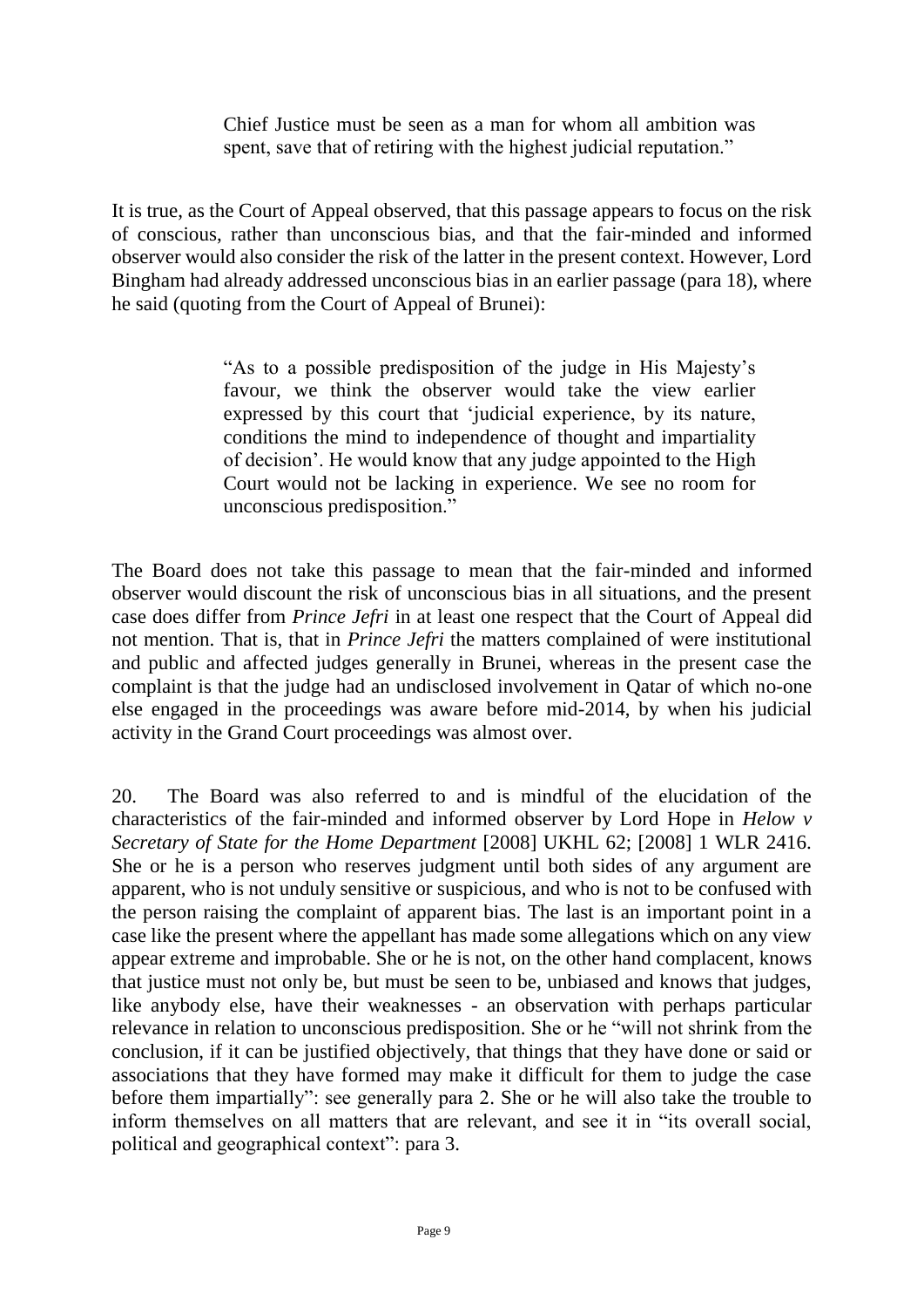21. Against this background, the Court of Appeal repeated an observation made earlier in its judgment, namely that, although this was not the test of apparent bias, the judge ought to have disclosed his appointment in Qatar to enable the position to be clarified and considered and avoid possible later challenges such as the present. Mr Francis Tregear QC, representing the JOLs, realistically, did not take issue with this, and the Board need say no more than that it also agrees with it.

### *Analysis*

22. In relation to the issue of apparent bias, one preliminary point raised before the Court of Appeal and repeated before the Board is what standing or basis the appellant has for any challenge. The JOLs identify two stages, first the petition proceedings and second the court-supervised liquidation pursuant to the winding-up order. The petition proceedings were brought by or with the support of petitioners representing the entire economic interest in BTU and were proceedings to which the appellant was not a party and in the outcome of which the JOLs suggest that he had in law no interest. His only possible involvement was as a director of BTU, and in so far as he represented BTU he in fact consented to the winding-up order that was made. As to the court-supervised liquidation, that was a matter between the court and the JOLs, although the latter would act with the interests of the preference shareholders in mind.

23. Viewing the matter in this way, the JOLs invite the Board to hold that the appellant had, in reality, no civil right or obligation which could be affected and no relevant involvement which any fair-minded and informed observer could consider would be affected by any lack of independence that the judge responsible for handling the proceedings might appear to have in relation to the Qatari preference shareholders involved. Before the Court of Appeal this analysis appears to have been understood as limited to the stage from the winding-up onwards (Court of Appeal judgment, para 78). But the Board will consider it in relation to both stages.

24. The Court of Appeal did not accept the JOLs' suggested analysis, and nor does the Board. In the period up to the making of the winding-up order, it would be unreal to regard the Qatari preference shareholders and the appellant as being at anything other than loggerheads, with serious allegations being advanced on behalf of such shareholders against the appellant in support of winding-up, with the further indication that these would be investigated and pursued in a winding-up. The suggestion that the dispute dating from 2006-2008 with Mr Hayat, supported by Mr Al-Emadi, had gone away by the time of the petition to wind up is also contradicted by the terms of Mr Longmate's affidavit in support of the petition. While the appellant was, in law, only a director and the controller of the Manager, he was advancing the case that it would be in the best interests of BTU that this position should continue, whereas the petitioners were seeking, as the Court of Appeal put it, "to break [his] hold over the management of BTU" (para 79). After the winding-up, as the Court of Appeal said, the JOLs were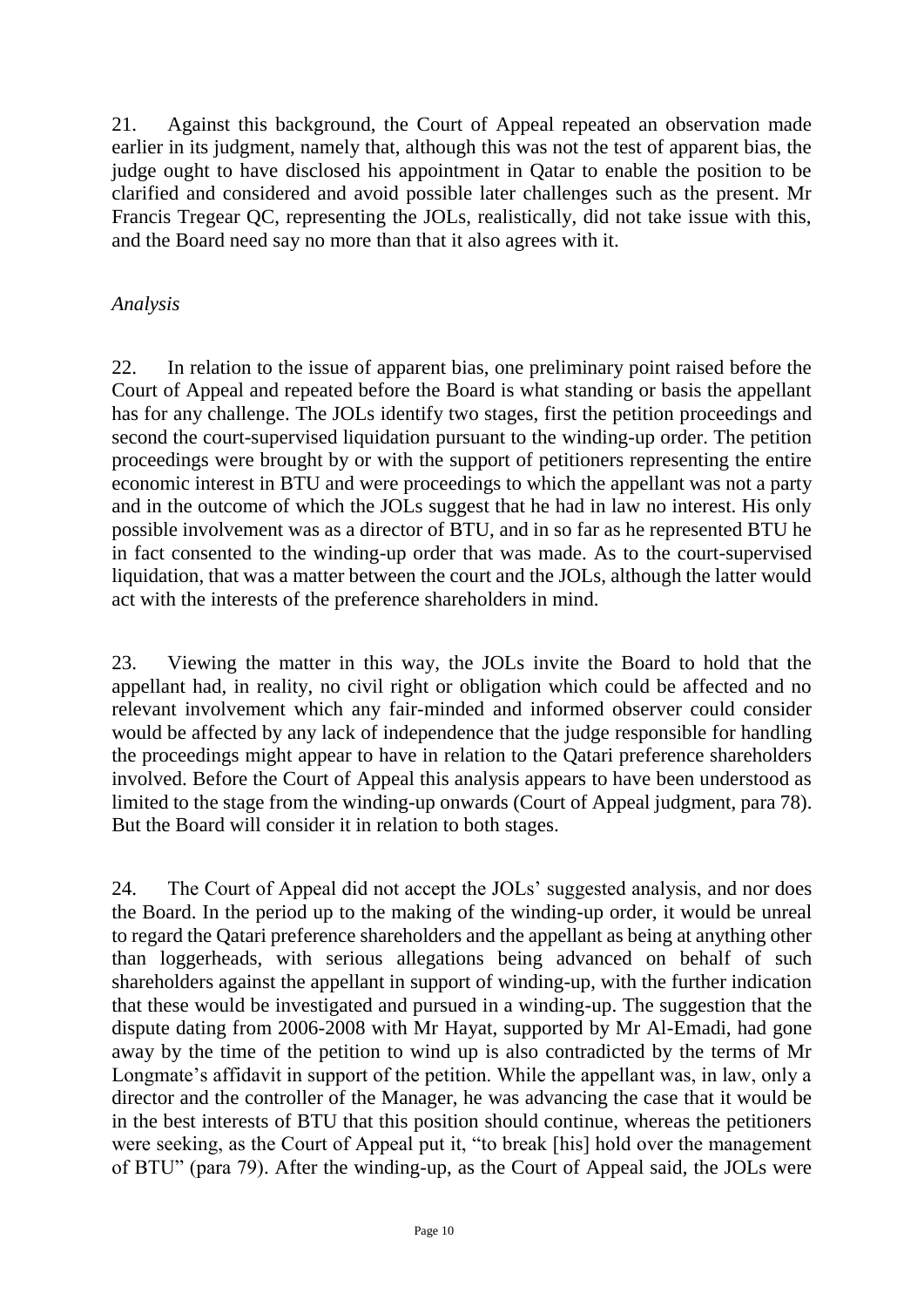in effect "the petitioners' chosen means for obtaining value from a solvent company whose equity they command, and for pursuing potential claims against its erstwhile Manager and Mr Almazeedi" (para 79). The appellant's proofs of debt, which if accepted would reduce the preference shareholders' equity were also in issue.

25. The Board is equally unable to accept that the relatively uncontroversial nature of the judge's judicial activity prior to and after the winding-up order means that any flaw in his apparent independence can be ignored or overlooked. In *Millar v Dickson*, the Solicitor General, in seeking to uphold convictions and sentences by temporary sheriffs, argued that the trials had been fair in all respects. In particular, as Lord Bingham summarised the submissions (para 15):

> "Millar had been convicted by a jury and no criticism was made of the summing up by the temporary sheriff. Payne had pleaded guilty; it made no practical difference that her plea was tendered to a temporary sheriff and there was nothing to suggest her sentence was excessive. Stewart no longer complained of his conviction before 20 May 1999, and the non-custodial penalties imposed after that date were moderate. Tracey had been convicted by a temporary sheriff on a summary complaint after 20 May 1999, but had demonstrated no grounds to impugn conviction or sentence. Whatever the theoretical defects to which the appointments of the respective temporary sheriffs were subject, none of them was said to have shown any lack of independence or impartiality and none of the accused could show that he or she had in the event suffered any injustice."

26. Addressing this aspect, Lord Bingham said (para 16):

"With these last submissions of the Solicitor General I have much sympathy. There is indeed nothing to suggest that the outcome of any of these cases would have been different had the relevant stages of the prosecution been conducted before permanent instead of temporary sheriffs. There is no reason to doubt that the conduct of all the temporary sheriffs involved was impeccable, and no reason to suppose that any of the accused suffered any substantial injustice. But I cannot accept that the outcome in [*Starrs v Ruxton*  2000 JC 208] would have been different had the challenge been raised after the trial in that case was concluded and it is in my view clear from authority that the right of an accused in criminal proceedings to be tried by an independent and impartial tribunal is one which, unless validly waived by the accused, cannot be compromised or eroded."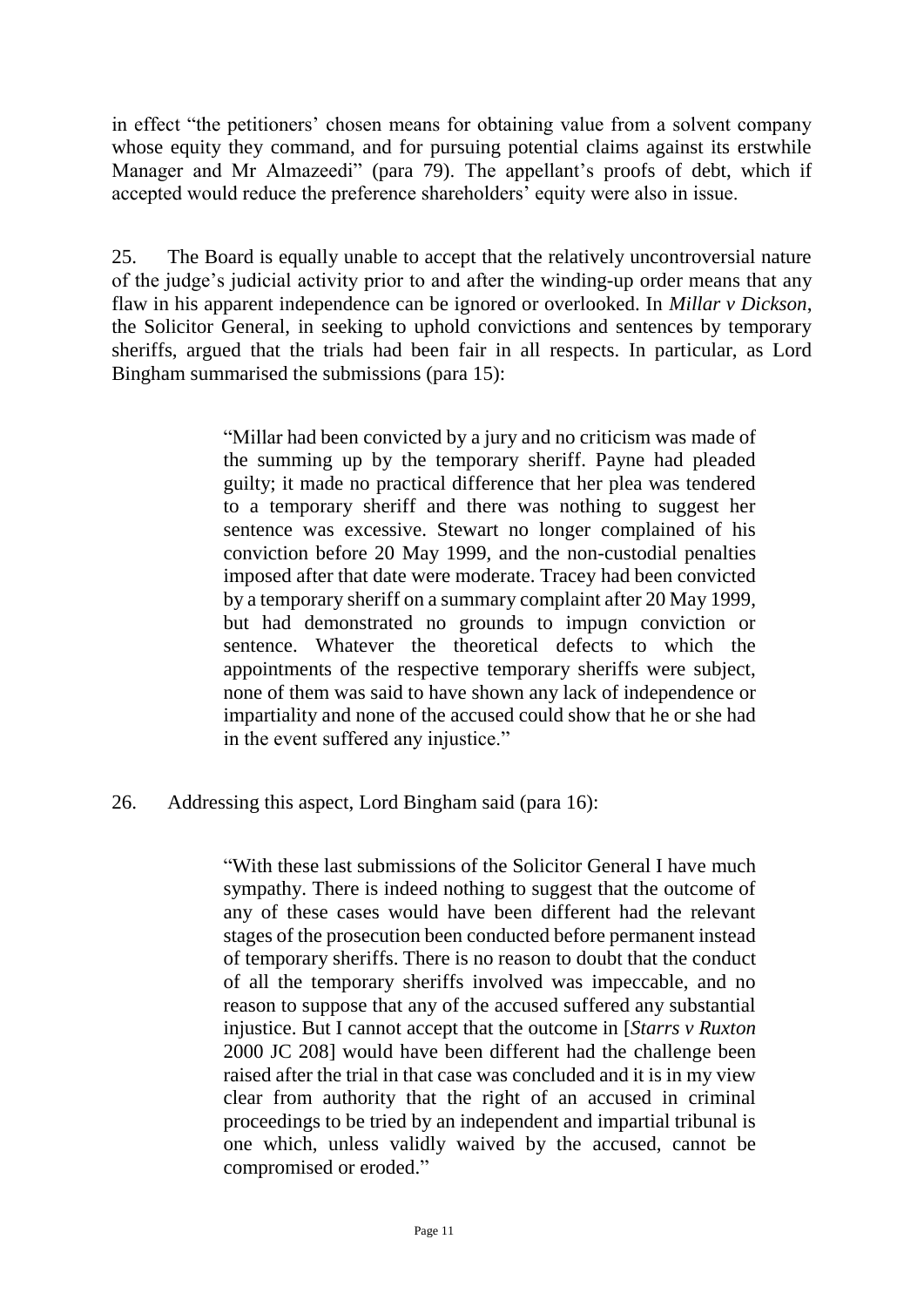#### 27. In the same case, Lord Hope said (paras 52 and 63):

"52. The right which a person has under article 6(1) of the Convention to a hearing by an independent and impartial tribunal is fundamental to his right to a fair trial. Just as the right to a fair trial is incapable of being modified or restricted in the public interest, so too the right to an independent and impartial tribunal is an absolute right. The independence and impartiality of the tribunal is an essential element if the trial is to satisfy the overriding requirement of fairness. The remedy of appeal to a higher court is an imperfect safeguard. Many aspects of a decision taken at first instance, such as decisions on the credibility of witnesses or the exercise of judgment in matters which are at the discretion of the presiding judge, are incapable of being reviewed effectively on appeal. As Lord Steyn said in *Brown v Stott* [2001] 2 WLR 817, 840A, it is a basic premise of the Convention system that only an entirely neutral, impartial and independent judiciary can carry out the primary task of securing and enforcing Convention rights."

"63. … [T]he question of impartiality, actual or perceived, has to be judged from the very moment when the judge or tribunal becomes first seized of the case. It is a question which, at least in a case of perceived impartiality, stands apart from any questions that may be raised about the character, quality or effect of any decisions which he takes or acts which he performs in the proceedings."

See also *Porter v Magill* (para 87).

28. It follows that there is little, if any, scope for an argument that any lack of independence due to apparent bias did not matter. In any event, although the judge's activity in the present case prior to the winding-up order was in the event to a very considerable extent consensual, it was not entirely so, and the judge felt it appropriate to explain his winding-up order by a ten-page judgment. After the winding-up order, the judge also made a number of judicial decisions. It cannot be said that his judicial activity at any stage was insignificant.

29. Having held that there was in effect a lis between the appellant and the Qatari preference shareholders, the Court of Appeal rejected the appellant's case that Mr Al-Emadi's threats in 2007 might have been linked with Mr Longmate's threats in December 2011, so as to bring them home to the door of the Government of Qatar itself.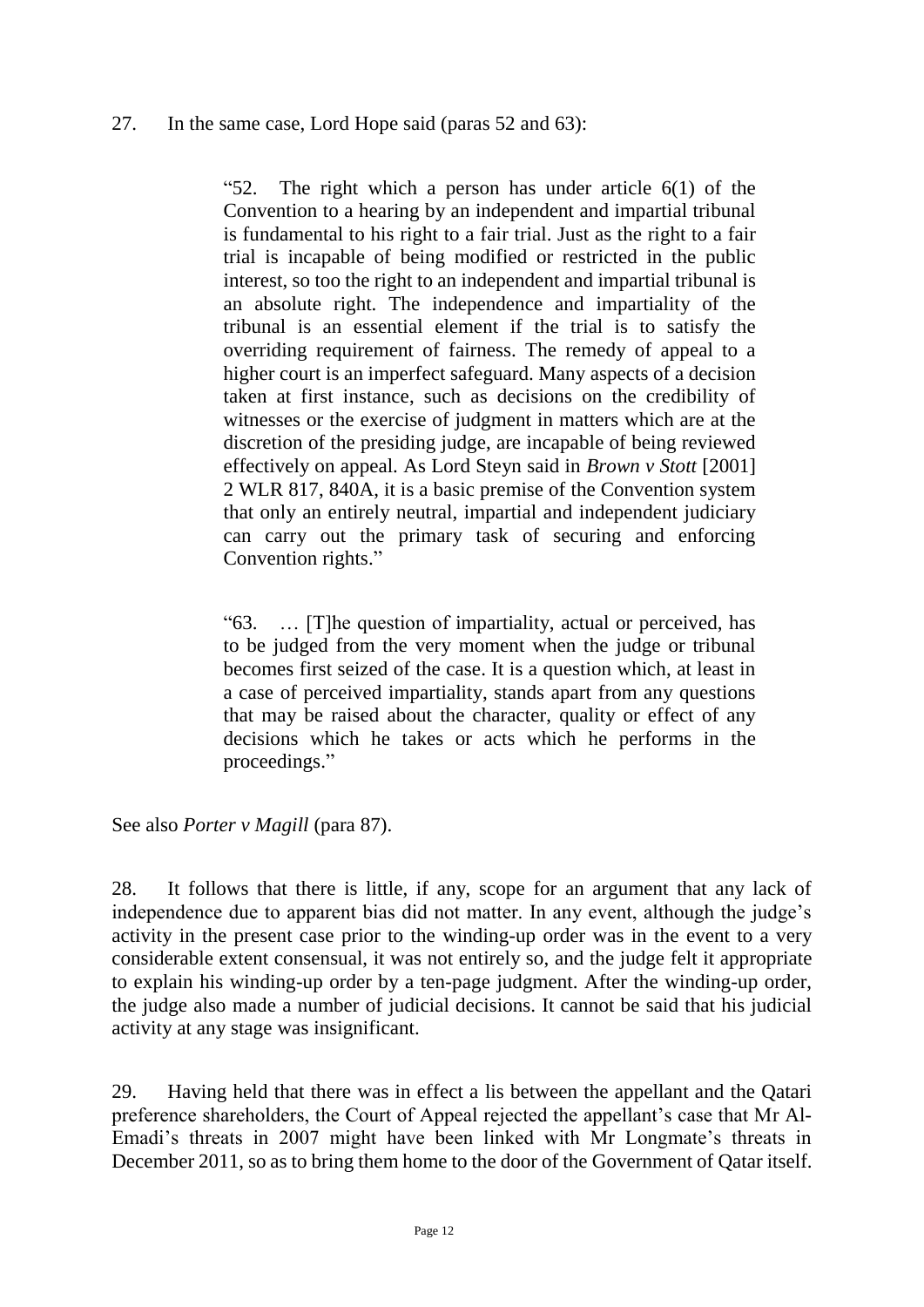But it considered that the position changed when Mr Al-Emadi became the Minister of Finance on 26 June 2013. At that point, it considered (paras 89 and 93) that the threats made by Mr Al-Emadi in 2007, when he demanded that the appellant cease to pursue Mr Hayat, and by Mr Longmate, when as QIA's legal adviser he described the appellant as opposing the interests of the Qatari state in December 2011, combined with Mr Al-Emadi's role in QNB and now as Minister of Finance and Chairman of the Council of Ministers led to a situation in which the judge could no longer continue in his role: in their light, it considered, a fair-minded and informed observer would conclude, employing a phrase from *Yiacoub v The Queen*, that it "surely cannot be right" that a judge of the Qatar court should continue to act as judge in the Cayman Islands Grand Court winding-up. The court said in this connection (para 90):

> "It must be entirely exceptional, if not unique, for a senior government minister, with power over the appointment and removal of judges, to be involved personally in litigation being conducted overseas by a judge who is also a judge of a court, however distinguished, in the country where that minister exercises power."

The Court of Appeal also observed that interference in the Qatari judiciary was not unknown (an observation based on a report by the United Nations Special Rapporteur on the Independence of Judges and Lawyers dated 26 January 2014), but rightly added that this report did not relate to the Civil and Commercial Court, which was, as mentioned, set up as an independent system for international users.

30. The distinction drawn between the periods before and after Mr Al-Emadi became Minister of Finance was not drawn during the course of submissions before the Court of Appeal. Each side challenges it, though in opposite senses. Mr James Guthrie QC submits that, had the court raised the possibility of such a distinction, he would have been able to focus on and high-light the position of Mr Kamal, Mr Al-Emadi's predecessor as Minister of Finance and, it appears, as chair of QNB. He would also have identified the significance of Mr Kamal's letter dated 5 November 2009 and put this before the court, as it is now before the Board. The reality, he submits, is that Mr Kamal's involvement presents similar problems, even if they are not quite as acute, to those raised by Mr Al-Emadi. In this connection, Mr Guthrie points to an online article published in July 2013 after Mr Al-Emadi became Minister of Finance, which included this information:

> "QNB's success has been closely linked to its relationship with the state, which owns 50% of its stock. The bank's domestic business model is largely based on receiving deposits from the state, and state-backed companies, with one hand and lending back to them with the other. In this endeavour, Emadi worked closely with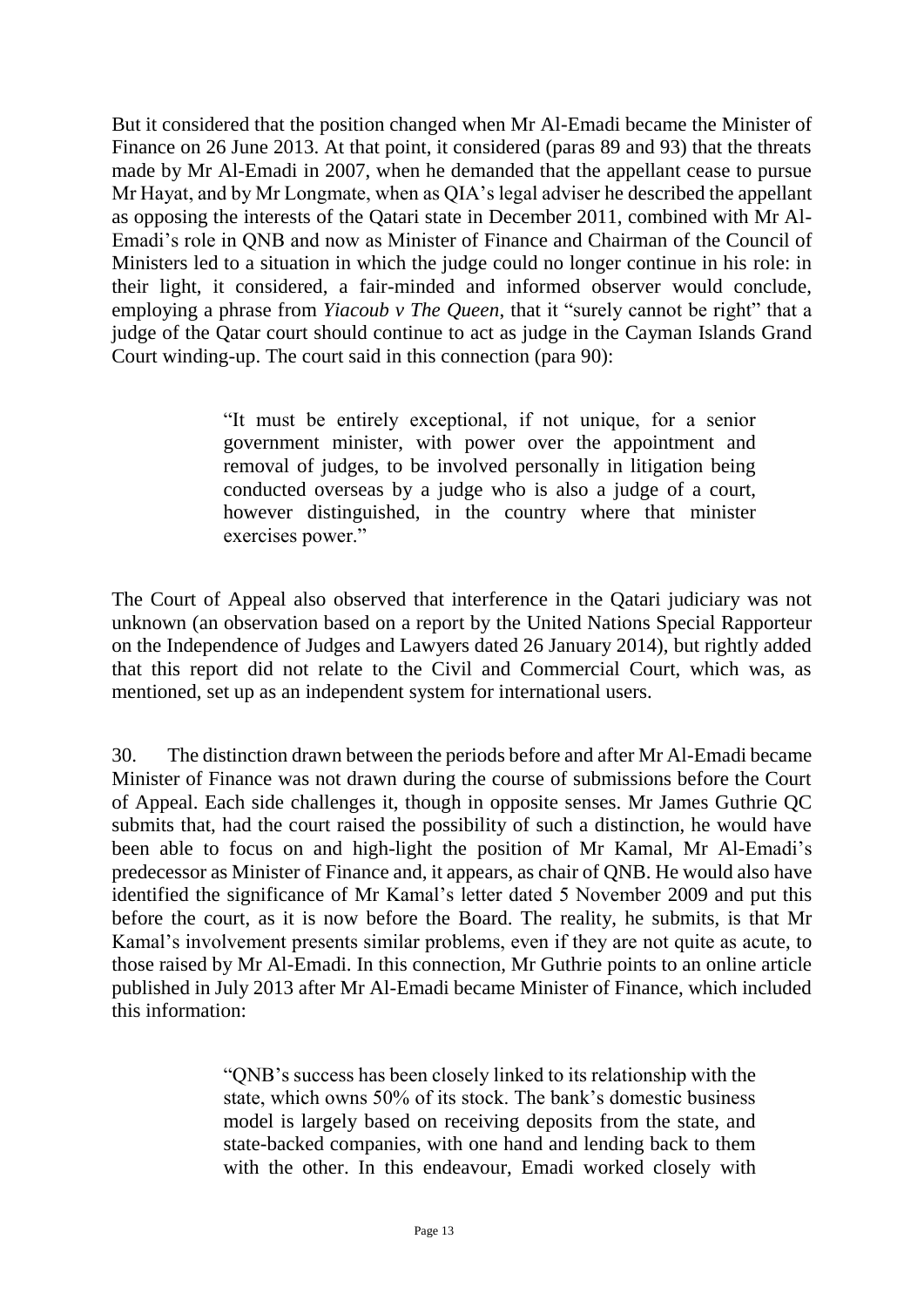former finance minister Yousef Hussain Kamal a close relative (by blood and marriage) and ally who supported his rise to the top of QNB. As Minister of Finance, Emadi's relationship with the bank is likely to continue, as he is expected to take Kamal's position as QNB chairman. He has also been appointed to the board of Qatar Investment Authority …"

31. While Mr Kamal was not so directly involved in the subject matter leading up to and involved in the present proceedings, the Board considers, in the light of this material, that there is considerable force in Mr Guthrie's criticism of the bright line drawn by reference to Mr Al-Emadi's appointment as Minister of Finance. Mr Kamal and Mr Al-Emadi were very closely related and appear to have had a mutually supportive collaboration in almost every possible sense. Such positive evidence as there is of Mr Kamal's direct involvement in the disputes leading up to the winding-up petition, in the form of his categorical dismissal of any complaints against Mr Al-Emadi in his letter dated 5 November 2009, is to the same effect. Further, Mr Kamal's positions as Minister of Finance and chair of QNB were public knowledge, as was the closeness of his relationships with Mr Al-Emadi, and in that sense would be known to a fairminded and informed observer, even though he would not know whether or not the judge's familiarity with Qatar extended so far.

32. In these circumstances, the Board is in the invidious position of having to decide whether the fair-minded and informed observer, would see a real possibility that the judgment of an experienced judge near the end of his career would be influenced, albeit sub-consciously, by his concurrent appointment which was at the outset still awaiting its completion by swearing in. The fair-minded and informed observer is in this context a figure on the Cayman Islands legal scene. But she or he is a person who will see the whole position in "its overall social, political and geographical context": see para 20 above. She or he must therefore be taken to be aware of the Qatari background, including the personalities involved, their important positions in Qatar and their relationships with each other as well as the opacity of the position relating to the appointment and renewal of members of the relatively recently created Civil and Commercial Court.

33. The key to the resolution of this appeal is not simply that the proceedings in which the judge sat concerned issues arising between investors belonging or close to the Qatari state and the appellant. It is, in the Board's view, that the disputes involved in such proceedings concerned two personalities, Mr Al-Emadi and Mr Kamal who were so closely connected with each other as to make it readily appear unrealistic to distinguish their respective attitudes; that the disputes in which the appellant was engaged up to the date of the winding-up order took place against a background of personal threats, one of which (by Mr Longmate on 8 December 2011) associated the appellant's resistance to the winding-up order with a challenge to the state of Qatar itself; and that first Mr Kamal and then from 26 June 2013 Mr Al-Emadi, was closely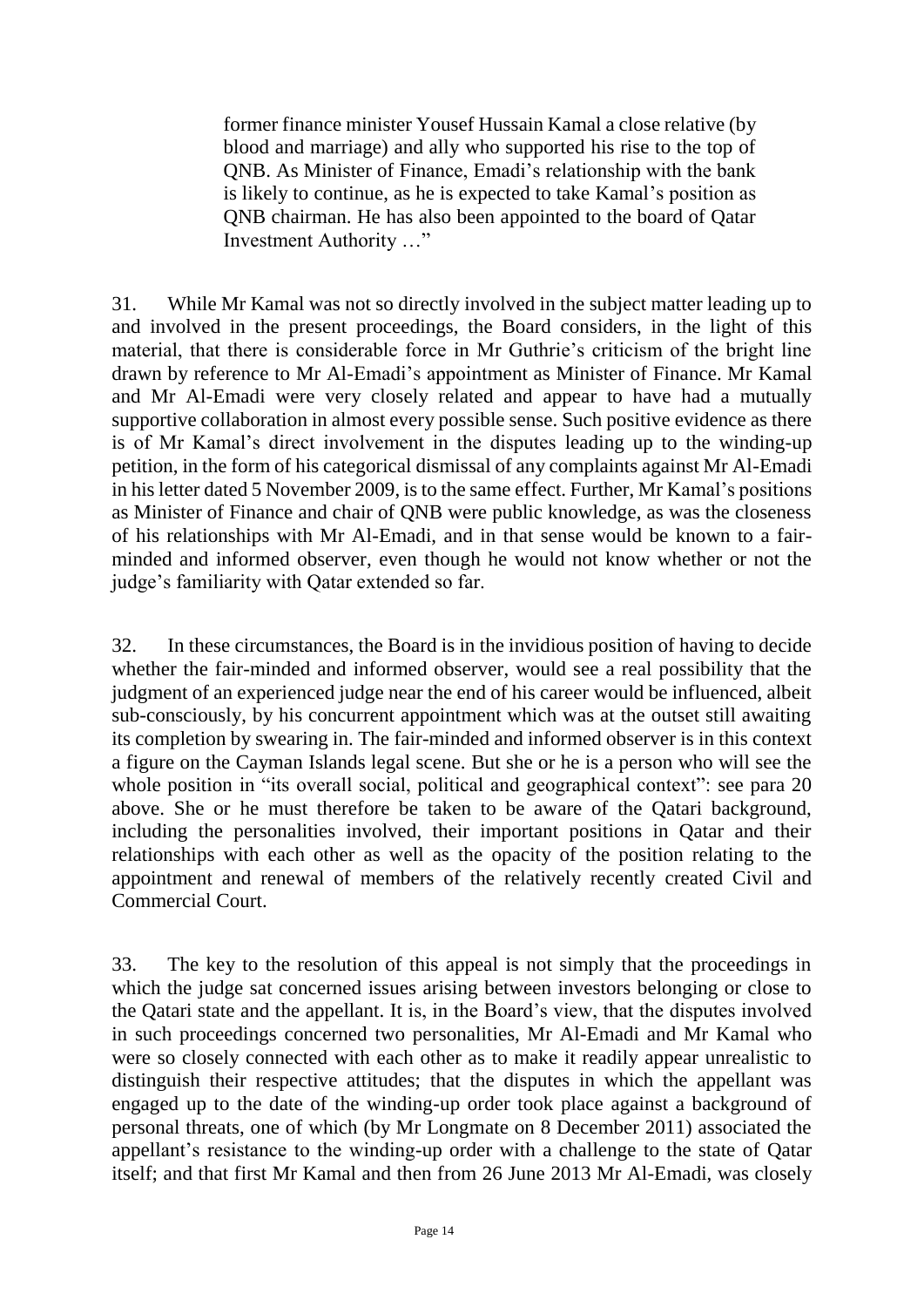concerned, to an extent which remains opaque, in at least some aspects of the arrangements by or under which the judge was in the process of becoming a new parttime judge of the relatively new Qatar Civil and Commercial Court.

34. In the result, the Board, with some reluctance, has come to the conclusion that the Court of Appeal was right to regard it as inappropriate for the judge to sit without disclosure of his position in Qatar as regards the period after 26 June 2013 and that this represented a flaw in his apparent independence, but has also come to the conclusion that that the Court of Appeal was wrong to treat the prior period differently. The judge not only ought to have disclosed his involvement with Qatar before determining the winding-up petition. In the Board's view, and at least in the absence of any such disclosure, a fair-minded and informed observer would regard him as unsuitable to hear the proceedings from at least 25 January 2012 on. The fact of disclosure can itself serve as the sign of transparency which dispels concern, and may mean that no objection is even raised. An alternative to disclosure might have been to ask the Chief Justice to deploy another member of the Grand Court, to which there would, so far as appears, have been no obstacle.

35. For these reasons, the Board will humbly advise Her Majesty that the appellant's appeal should be allowed as regards the period from 25 January 2012 on, the JOLs' cross-appeal should be dismissed and the proceedings before the judge should be set aside from 25 January 2012 to its conclusion in September 2014. The parties will have 21 days in which to make submissions on costs.

# **LORD SUMPTION: (dissenting)**

36. The common law rightly imposes high standards of independence on judges at every level. The present dispute, however, is not about the legal test, but about its application to the facts, and for my part I would have held that the test was not satisfied. In the ordinary course, I would not have thought it right to dissent on such a question. But applications based on apparent bias are open to abuse, and the particular problem which arises in this case is not uncommon. Retired judges from Commonwealth jurisdictions commonly sit on an occasional basis in other Commonwealth jurisdictions and in tribunals of international civil jurisdiction. The law is exacting in this area, but it is also realistic. The notional fair-minded and informed observer whose presumed reaction is the benchmark for apparent bias, has only to be satisfied that there is a real risk of bias. But where he reaches this conclusion, he does so with care, after ensuring that he has informed himself of all the relevant facts. He is not satisfied with a looksniff impression. He is not credulous or naïve. But neither is he hyper-suspicious or apt to envisage the worst possible outcome. The many decisions in this field are generally characterised by robust common sense.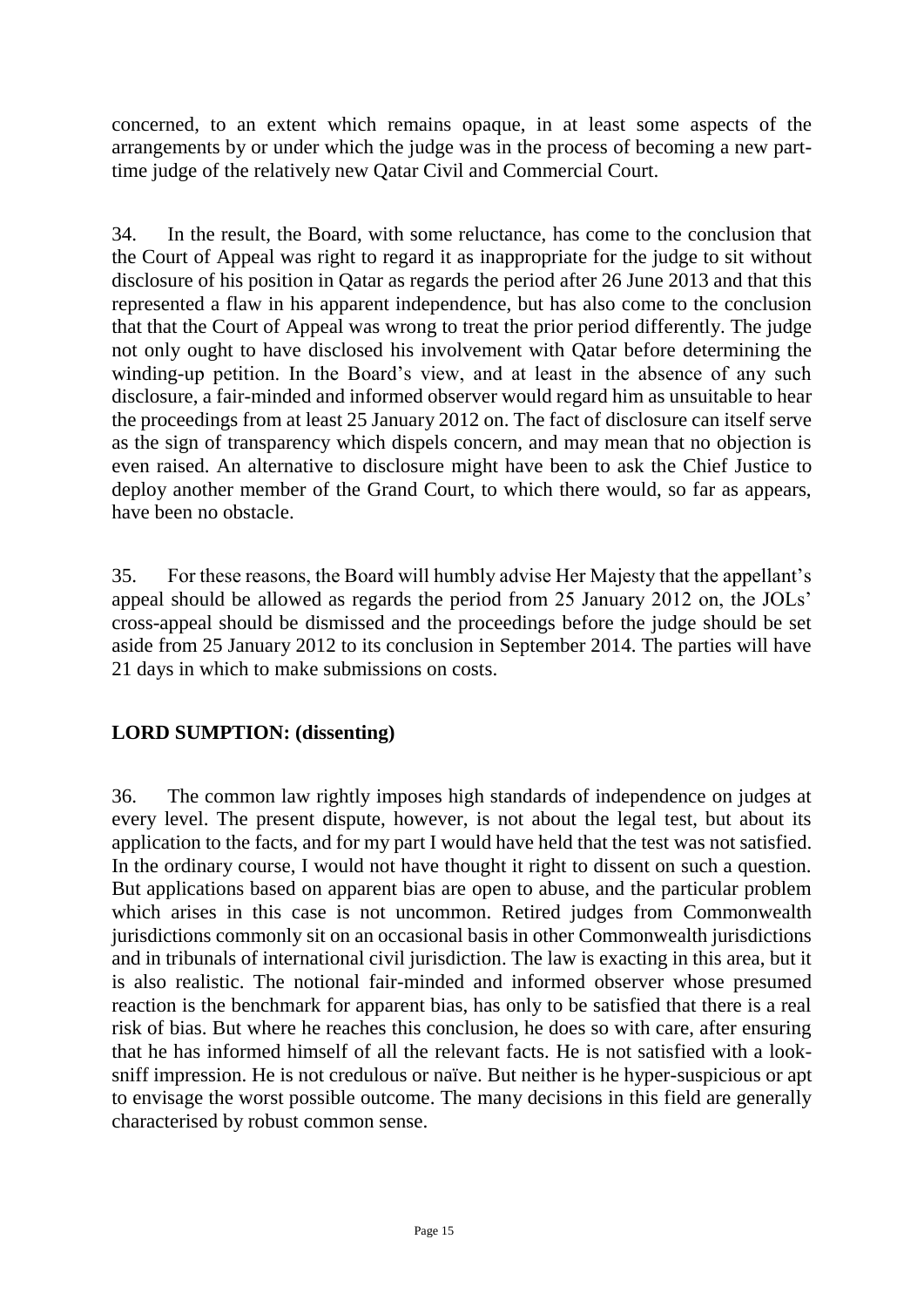37. I take as my starting point the observations made in *Helow v Secretary of State for the Home Department* [2008] 1 WLR 2416 by Lord Rodger at para 23:

> "Even lay people acting as jurors are expected to be able to put aside any prejudices they may have. Judges have the advantage of years of relevant training and experience. Like jurors, they swear an oath to decide impartially. While these factors do not, of course, guarantee impartiality, they are undoubtedly relevant when considering whether there is a real possibility that the decision of a professional judge was biased."

Lord Mance, who made observations to the same effect at para 57, cited the judgment of L'Heureux-Dubéand McLachlin JJ in the Supreme Court of Canada in *R v S (RD)* [1997] 3 SCR 484, para 117:

> "Courts have rightly recognised that there is a presumption that judges will carry out their oath of office … This is one of the reasons why the threshold for a successful allegation of perceived judicial bias is high. However, despite this high threshold, the presumption can be displaced with 'cogent evidence' that demonstrates that something the judge has done gives rise to a reasonable apprehension of bias."

38. Sir Peter Cresswell is a distinguished English judge and a notable authority on banking law with considerable experience as a commercial judge. In November or December 2011 (the exact date is unclear) he was appointed as a Supplementary Judge of the Qatar International Court and Dispute Resolution Centre (the "QICDRC"). The appointment appears to have taken effect at once, although Sir Peter was not sworn in until May 2012. The QICDRC was established by the state of Qatar in 2009 with national and international jurisdiction over civil and commercial disputes. Its professed object is to provide a "modern, specialist, Civil and Commercial Court designed to hear cases quickly, economically and in front of internationally renowned, independent judges", with a view to attracting international business and financial services to Qatar. Qatar Law No 7 of 2005 provides by Schedule 6 for judges of the court to be appointed for a five-year term, which is renewable. They are removable before the end of their current term only for incapacity, bankruptcy or serious misconduct. It is not clear who is responsible for the appointment or renewal of judges, but their terms of service are determined by the Council of Ministers upon the proposal of the Finance Minister. Clause 5 provides that the court's members shall enjoy "due independence in the performance of their duties".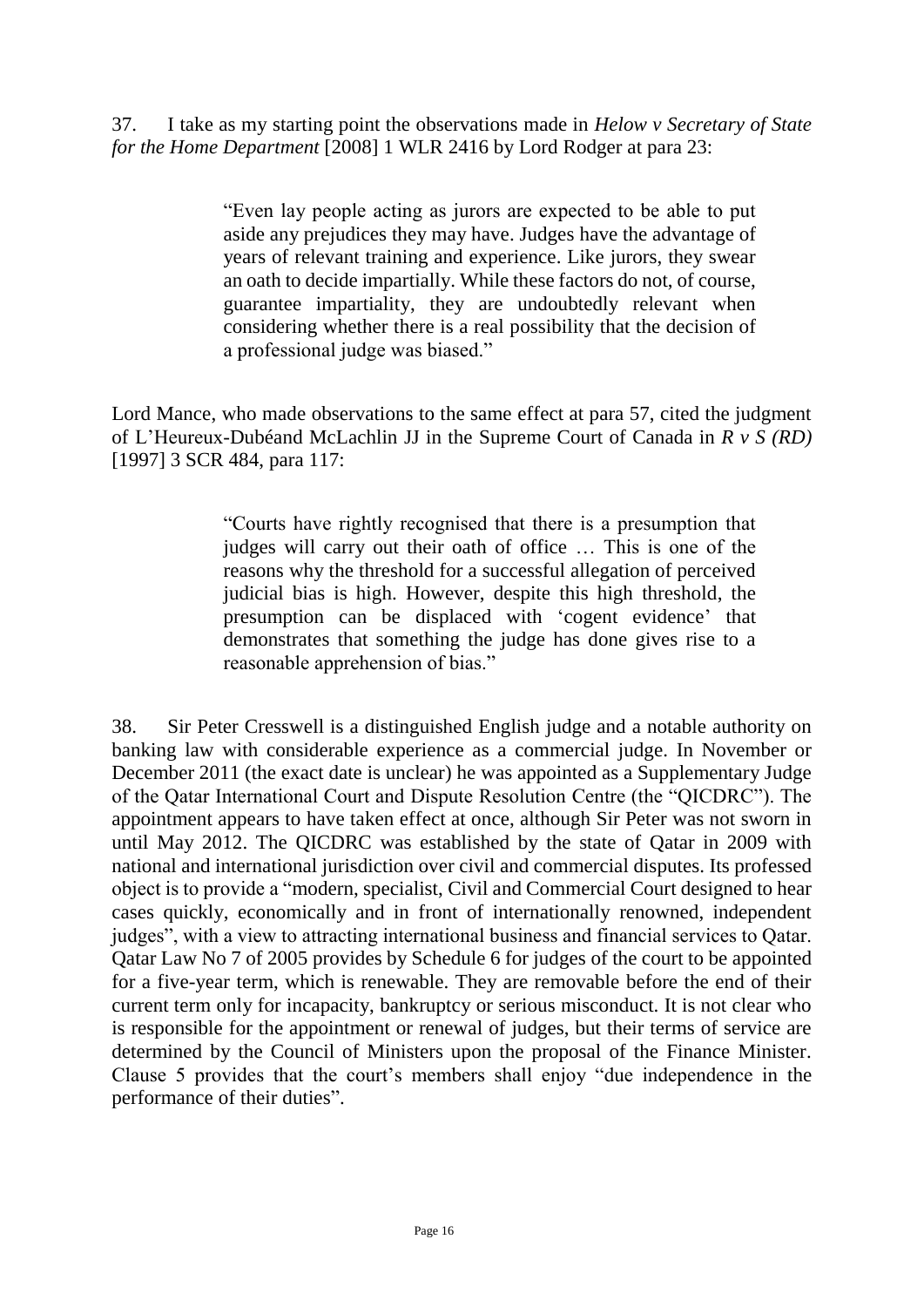39. The QICDRC's first President was Lord Woolf, former Master of the Rolls and Lord Chief Justice of England and Wales. Since 2012, its President has been Lord Phillips of Worth Maltravers, former Master of the Rolls and Lord Chief Justice of England and Wales and President of the Supreme Court of the United Kingdom. At the relevant time there were nine full judges of the court and four supplementary judges. The judges, whether full or supplementary, are judges of distinction from a number of jurisdictions, described on the court's website as being "renowned internationally for being totally impartial and independent". They take a judicial oath, modelled on the form in use in England, to administer justice "without fear or favour, affection or illwill". The Court of Appeal recorded its understanding that the full judges were salaried or retained, while the supplementary judges were employed only as required and paid only on an ad hoc basis for work actually done. Sir Peter Cresswell appears never to have sat on any case in the court.

40. Professions of independence are common to courts the world over, and it would be naïve to deny that some of them cannot be taken at face value. In 2014, the United Nations Special Rapporteur on the Independence of Judges and Lawyers in Qatar reported concerns about government interference in the work of the ordinary courts, but these did not relate to the QICDRC. The salient point in the mind of the notional fairminded and informed observer would be that any overt government action against a judge of the QICDRC on account of a decision adverse to Qatari interests would be in the highest degree unlikely. It would immediately and irretrievably destroy the international reputation of the court, in which Qatar has invested a great deal, both politically and financially. It is hardly conceivable that the other judges of the court, all but one of whom at the relevant time were non-Qataris, would lend their reputations to an institution about which credible allegations of that kind had been made. The notional observer would expect Sir Peter Cresswell to be conscious of all of these matters.

41. Mr Almazeedi's evidence in support of his case of apparent bias is based mainly on the alleged role in this litigation of the Qatari Government and in particular of Mr Al-Emadi, who became the Finance Minister of Qatar on 26 June 2013. Before that he had been Chief Executive of the Qatar National Bank, which is a 50% subsidiary of the Qatar Investment Authority, the Qatari sovereign wealth fund and one of the original petitioners. He was and remains the Chairman of the Board of the Bank and a board member of the Authority. Mr Almazeedi says that Mr Al-Emadi was closely concerned in the present litigation in the Cayman Islands, and to have had a strong personal animus against him. He is said, since 2006, to have turned what had previously been a commercial dispute into a personal vendetta. As a result, Mr Almazeedi claims, it is "not an exaggeration to say that the litigation against the Company and myself was instigated and controlled by entities of the Qatari Government."

42. This is challenged, but supposing it to be true there is no reason to suppose that it was known to Sir Peter at the time that he was concerned with this litigation. He would have known, of course, that entities associated with the Qatari Government, were among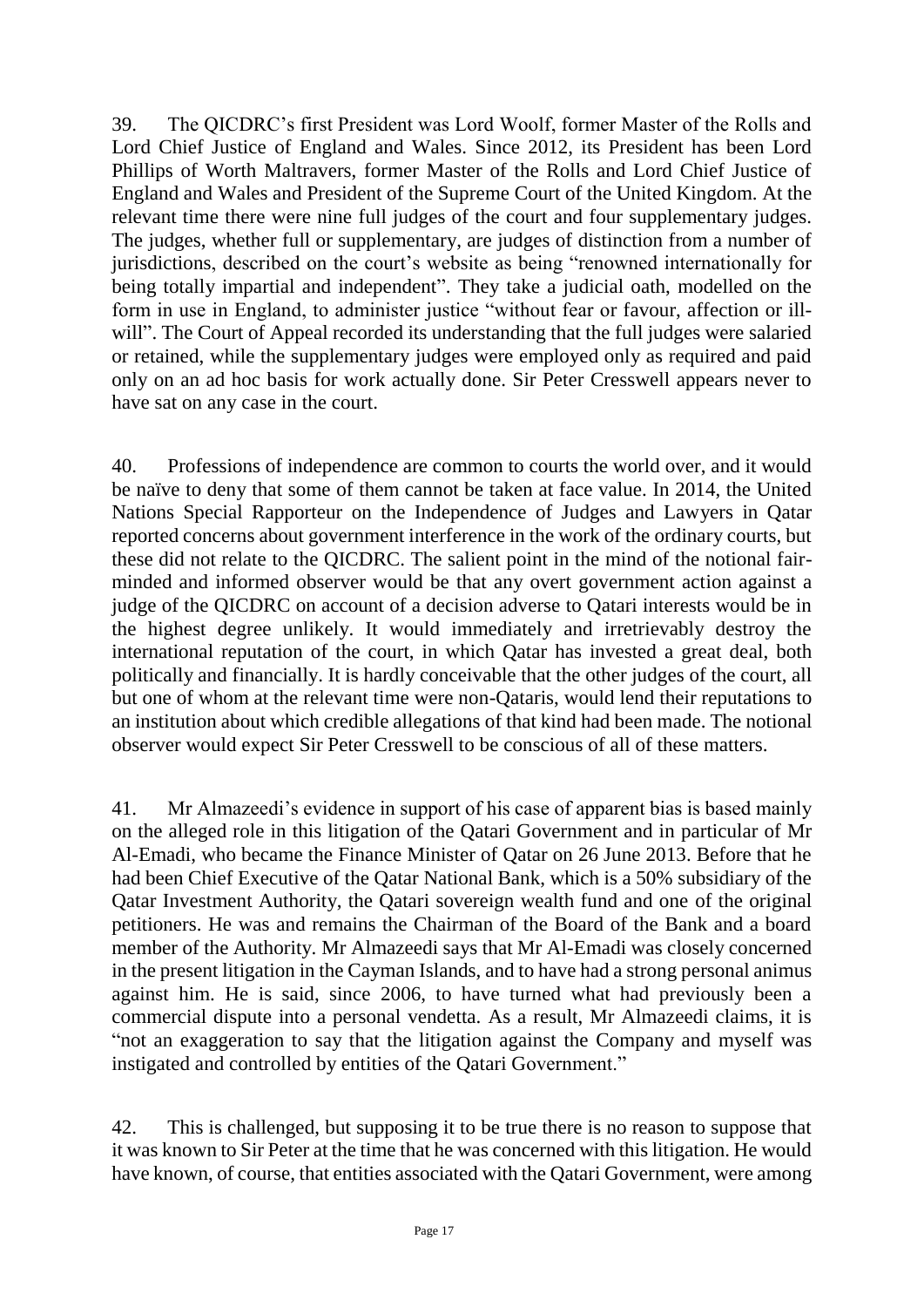the petitioners. But the portrayal of this dispute as a personal vendetta between Mr Almazeedi and the Government of Qatar only once surfaced in the course of the proceedings before Sir Peter, and that was in Mr Almazeedi's sixth affidavit relating to the application for the winding-up order. In that affidavit he accused the lawyer for the Qatari Investment Authority of having threatened him on a flight to Miami during the proceedings with retaliation for "daring to stand up against the state of Qatar". Until his appeal on the basis of apparent bias, Mr Al-Emadi's role in the dispute was not once mentioned in Mr Almazeedi's evidence, although it is referred to in a letter of 17 October 2009 from Mr Almazeedi to the board of Qatar National Bank which is exhibited to that affidavit. Mr Almazeedi's sixth affidavit was sworn on 25 January 2012, six weeks after the Judge had heard and disposed of the validation application. Its main purpose was to convey Mr Almazeedi's consent to the winding-up petition, which was due to be heard on following day. As a result, as Mr Meeson QC accepted on Mr Almazeedi's behalf at the hearing and the judge recorded in his judgment, there was no need to address the questions of fact raised in it.

43. Sir Peter Cresswell is not alleged to have done anything which could raise doubts about his independence. The case against him rests entirely on the notion that he might be influenced, possibly unconsciously, by the hypothetical possibility of action being taken against him in Qatar as a result of any decision in the Cayman Islands which was contrary to the Qatari Government's interests. Hypothetical possibilities may of course found a case of apparent bias, but since there are few limits to the possibilities that can be hypothetically envisaged, there must be some substance to them. There is no suggestion that Mr Al-Emadi was in a position to influence the assignment of work to judges within the QICDRC. Instead, the suggestion is that the notional fair-minded and informed observer would anticipate a real risk of bias because Sir Peter Cresswell might be influenced by the thought that if he made decisions adverse to the interests of the influential persons in Qatar, in particular Mr Al-Emadi, his appointment might not be renewed after his first five-year term or his terms of service might be adversely affected by a decision of the Council of Ministers on the proposal of Mr Al-Emadi. That really is all that it amounts to. In my opinion, this suggestion lies at the outer extreme of implausibility. I am prepared to assume that Mr Almazeedi, who appears to be possessed by a sense of persecution, takes it seriously. But the notional fair-minded and informed observer would not regard it as amounting even to a serious working hypothesis.

44. If Mr Almazeedi's case is fantastic in relation to the period after Mr Al-Emadi's appointment as finance minister, it is even more so as applied to the period before that, when the Finance Minister was Mr Kamal. Mr Kamal is Mr Al-Emadi's father-in-law and is said to be his close ally and patron, although once again there is no reason to suppose that Sir Peter Cresswell knew that. In his evidence Mr Almazeedi portrayed Mr Al-Emadi's as the pivotal figure in the dispute. Since the judgment of the Court of Appeal, which rejected his case in relation to the period before 26 June 2013, the papers have been scoured for references to Mr Kamal with a view to making a case for his involvement in the alleged vendetta. These clearly show that the two men were